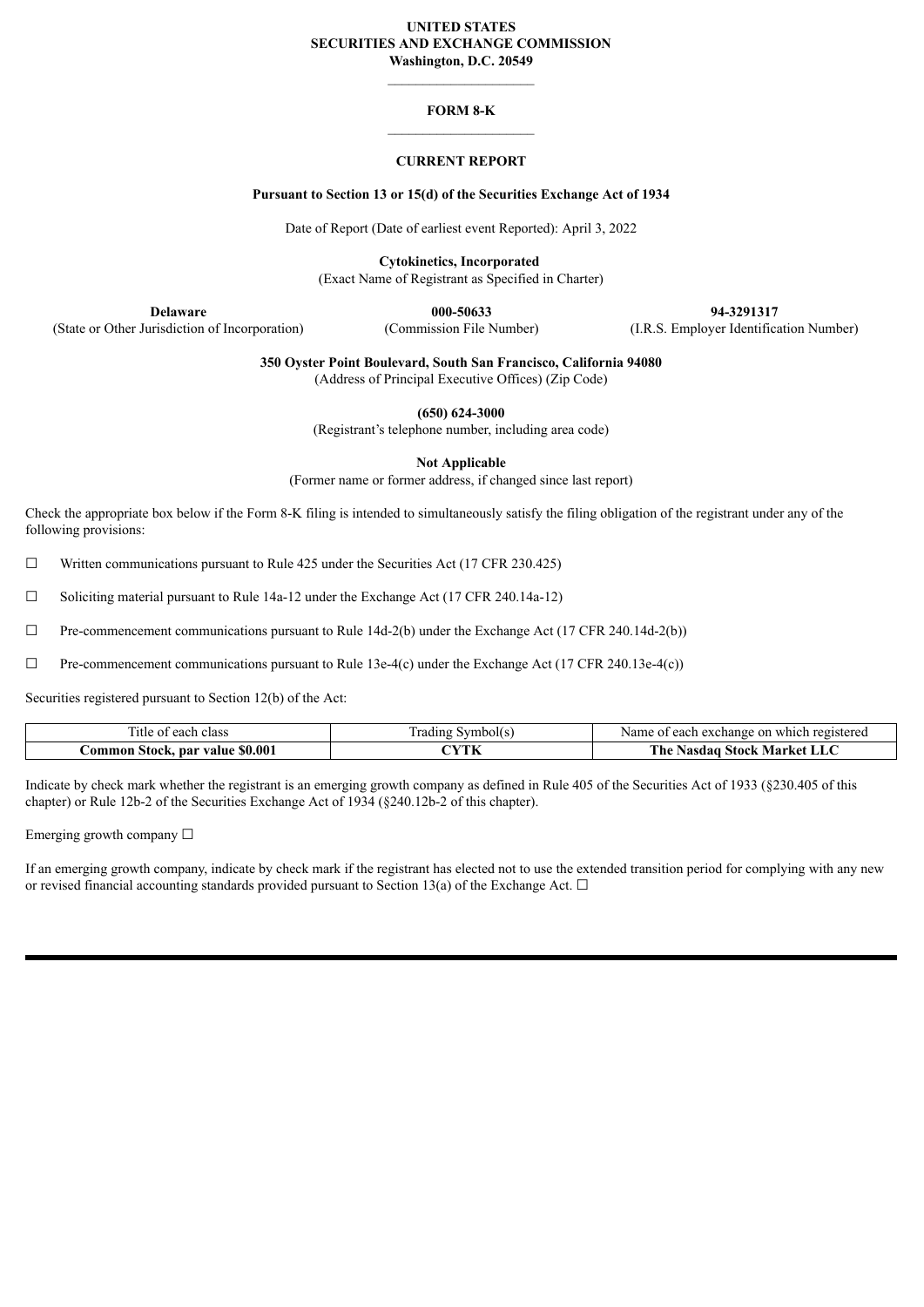## **Item 8.01. Other Events.**

On April 3, 2022, Cytokinetics, Incorporated (Nasdaq: CYTK) announced that the full results from METEORIC-HF (**M**ulticenter **E**xercise **T**olerance Evaluation of Omecamtiv Mecarbil Related to Increased Contractility in Heart Failure), a Phase 3 clinical trial of omecamtiv mecarbil in patients with heart failure with reduced ejection fraction (HFrEF), were presented by Michael Felker, M.D., Professor of Medicine, Duke Clinical Research Institute, at the American College of Cardiology 71 st Annual Scientific Session (ACC.22). Additional data from GALACTIC-HF (**G**lobal **A**pproach to **L**owering **A**dverse **C**ardiac Outcomes **T**hrough **I**mproving **C**ontractility in **H**eart **F**ailure) were also presented including a healthcare resource utilization analysis and an analysis of the effect of treatment with *omecamtiv mecarbil* in hospitalized patients compared to outpatients.

## **METEORIC-HF: No Effect of Treatment with** *Omecamtiv Mecarbil* **on Exercise Capacity**

METEORIC-HF evaluated the effect of treatment with *omecamtiv mecarbil* compared to placebo on exercise capacity as determined by cardiopulmonary exercise testing (CPET) following 20 weeks of treatment in patients with HFrEF receiving standard of care therapy. The trial enrolled 276 patients in 9 countries. At baseline, patients had an average left ventricular ejection fraction (LVEF) of  $27\%$  and an average peak oxygen uptake (pVO<sub>2</sub>) of 14.7 ml/kg/min; 79% were New York Heart Association (NYHA) Functional Class II. After 20 weeks of treatment, there was no change in pVO<sub>2</sub> in patients treated with *omecamtiv mecarbil* versus placebo. Patients treated with *omecamtiv mecarbil* had an average change from baseline in pVO<sup>2</sup> of -0.2 ml/kg/min compared to 0.2 ml/kg/min for patients on placebo ( $p=0.13$ ). There was no beneficial effect observed in any of the secondary endpoints, including change in total workload during exercise, change in ventilatory efficiency and change in daily physical activity. Adverse events, including major cardiac events, were similar between the treatment arms, even with patients reaching peak exercise.

#### GALACTIC-HF: Treatment with Omecamtiv Mecarbil Led to 19% Cost Reduction Per Patient Among Patient Subgroup with Ejection Fraction **Less than 30%, Without Atrial Fibrillation and Digoxin**

Nihar R. Desai, M.D., MPH, Associate Professor of Medicine, Associate Chief, Cardiovascular Medicine, Yale School of Medicine, Center for Outcomes Research and Evaluation, presented new data on the healthcare resource use, intensity and costs among patients treated with *omecamtiv mecarbil* in GALACTIC-HF. In this analysis, a subgroup of 5,369 patients (65%) of the 8,256 patients enrolled in GALACTIC-HF met the specific criteria selected*.* The excluded patient subgroup comprised those who had atrial fibrillation and were taking digoxin or had an ejection fraction (EF) >30%. In the selected subgroup, *omecamtiv mecarbil* was associated with significant reductions in risk of a first heart failure event (relative risk reduction (RRR) 15%, absolute risk reduction (ARR) 3.8, number needed to treat (NNT) 26.2), total HF events (RRR 17%, ARR 6.8, NNT 14.7), and cumulative heart failure events. In this selected subgroup of 5,369 patients, treatment with *omecamtiv mecarbil* also significantly reduced resource intensity, measured by total days in hospital among patients being hospitalized (rate ratio 0.90, 95% CI 0.82–0.99). The estimated potential cost reductions within the selected subgroup related to heart failure events were \$3,085, a 19% reduction per patient. Of the cost reductions, 99% were due to heart failure hospitalizations avoided by those patients in GALACTIC-HF who were treated with *omecamtiv mecarbil*.

# GALACTIC-HF: Treatment with Omecamtiv Mecarbil Associated with Similar Risk Reduction in the Primary Composite Endpoint in Both **Hospitalized Patients and Outpatients**

Kieran F. Docherty, M.D., Clinical Lecturer, Institute of Cardiovascular and Medical Sciences, University of Glasgow presented additional data from GALACTIC-HF on the effect of *omecamtiv mecarbil* in hospitalized patients compared with outpatients. GALACTIC-HF was designed to enroll 25% of patients during hospitalization for worsening heart failure. Of 8,232 patients enrolled, 2,084 (25%) were hospitalized at the time of randomization, while 6,148 (75%) were randomized as outpatients. At baseline, compared with outpatients, hospitalized patients had higher NYHA Functional Class, were more likely to have atrial fibrillation, had lower systolic blood pressure, and had higher resting heart rate, more severe renal impairment, and higher NT-proBNP.

The rate of the primary outcome was higher in hospitalized patients in the placebo group (38.3/100 person-years [PY]) than in outpatients (23.1/100 PY) with an adjusted hazard ratio (HR) of 1.21 (95% CI 1.12, 1.31). There was a stepwise gradient in risk, with those randomized as outpatients in the placebo group within 3 months of a heart failure event at the highest risk (26.6/100 patient years (PY)) as compared with those 9-12 months post-event (19.0/100 PY) with an adjusted hazard ratio (HR) of 1.20 (95% CI 1.01, 1.42), p for trend = 0.008). The effect of *omecamtiv mecarbil* versus placebo on the primary outcome was similar in hospitalized patients (HR 0.89, 95% CI 0.78, 1.01) and outpatients (HR 0.94, 95% CI 0.86, 1.02), indicating that *omecamtiv mecarbil* similarly reduced the risk of the primary outcome both when initiated in hospitalized patients and in outpatients. In both hospitalized patients and outpatients, the initiation of *omecamtiv mecarbil* was safe and well tolerated. Treatment-emergent serious adverse events occurred more frequently in patients randomized during hospitalization but did not differ significantly between the treatment groups.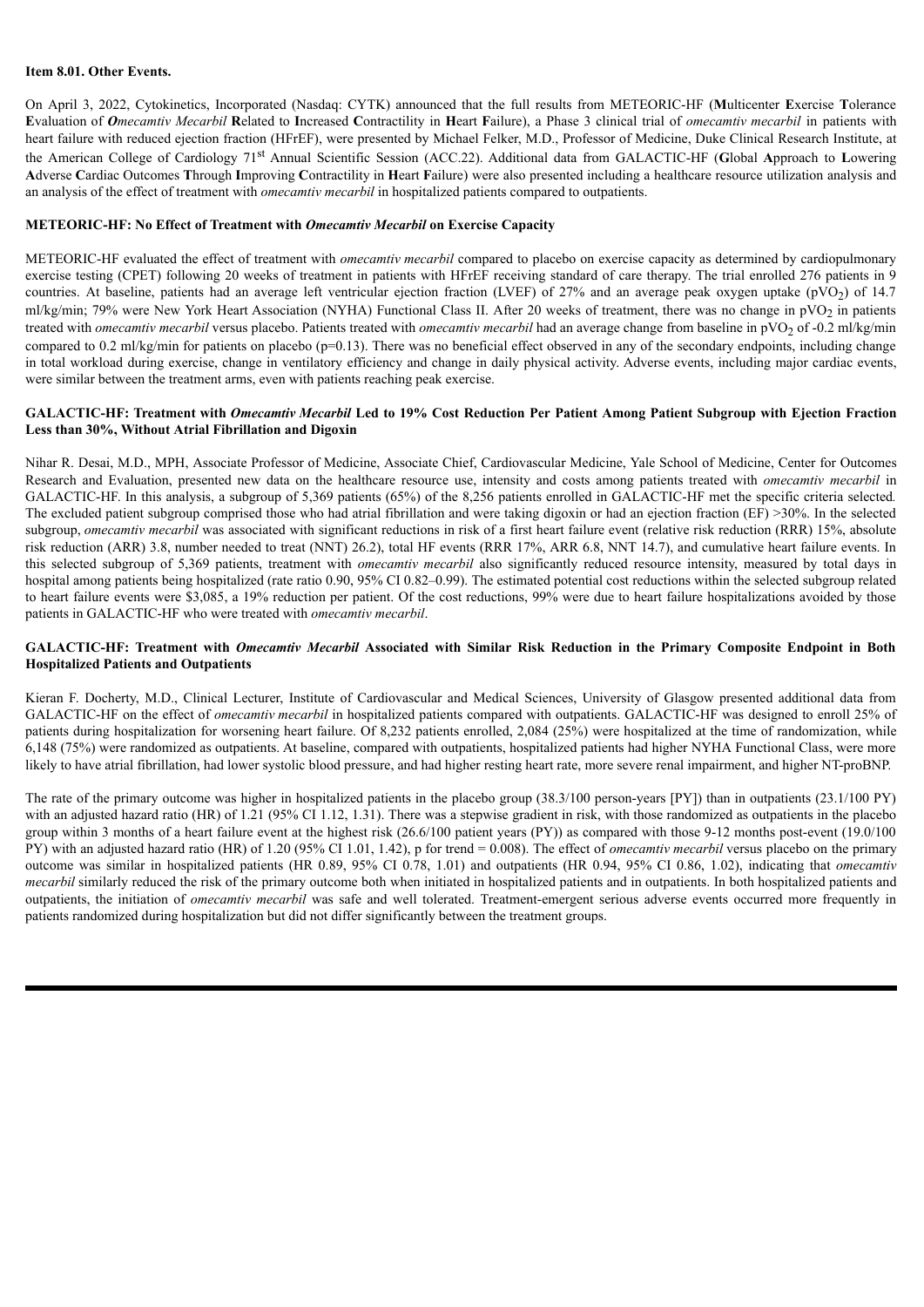#### **About** *Omecamtiv Mecarbil*

Omecamtiv mecarbil is an investigational, selective, small molecule cardiac myosin activator, the first of a novel class of myotropes<sup>1</sup> designed to directly target the contractile mechanisms of the heart, binding to and recruiting more cardiac myosin heads to interact with actin during systole. *Omecamtiv mecarbil* was designed to increase the number of active actin-myosin cross bridges during each cardiac cycle and consequently augment the impaired contractility that is associated with heart failure with reduced ejection fraction (HFrEF). Preclinical research has shown that *omecamtiv mecarbil* increases cardiac contractility without increasing intracellular myocyte calcium concentrations or myocardial oxygen consumption. 2-4

The development program for *omecamtiv mecarbil* is assessing its potential for the treatment of HFrEF. Positive results from GALACTIC-HF, the first Phase 3 clinical trial of *omecamtiv mecarbil* demonstrated a statistically significant effect of treatment with *omecamtiv mecarbil* to reduce risk of the primary composite endpoint of cardiovascular (CV) death or heart failure events (heart failure hospitalization and other urgent treatment for heart failure) compared to placebo in patients treated with standard of care. No reduction in the secondary endpoint of time to CV death was observed. Adverse events and treatment discontinuation of study drug were balanced between treatment arms. The FDA has accepted for filing the NDA for *omecamtiv mecarbil* based on the results from GALACTIC-HF and has assigned a Prescription Drug User Fee Act (PDUFA) date of November 30, 2022.

# **About Heart Failure**

Heart failure is a grievous condition that affects more than 64 million people worldwide<sup>1</sup> about half of whom have reduced left ventricular function.<sup>2,3</sup> It is the leading cause of hospitalization and readmission in people age 65 and older.<sup>4,5</sup> Despite broad use of standard treatments and advances in care, the prognosis for patients with heart failure is poor.<sup>6</sup> An estimated one in five people over the age of 40 are at risk of developing heart failure, and approximately 50 percent of people diagnosed with heart failure will die within five years of initial hospitalization.<sup>7,8</sup> More than 2 million people in the U.S. are estimated to have an ejection fraction <30%, indicating they may have severe heart failure.<sup>9</sup>

#### **About Cytokinetics**

Cytokinetics is a late-stage biopharmaceutical company focused on discovering, developing and commercializing first-in-class muscle activators and nextin-class muscle inhibitors as potential treatments for debilitating diseases in which muscle performance is compromised. As a leader in muscle biology and the mechanics of muscle performance, the company is developing small molecule drug candidates specifically engineered to impact muscle function and contractility. Cytokinetics is readying for the potential commercialization of *omecamtiv mecarbil*, its cardiac muscle activator, following positive results from GALACTIC-HF, a large, international Phase 3 clinical trial in patients with heart failure. Cytokinetics is also developing *aficamten*, a next-generation cardiac myosin inhibitor, currently the subject of SEQUOIA-HCM, the Phase 3 clinical trial of *aficamten* in patients with symptomatic obstructive hypertrophic cardiomyopathy (HCM). *Aficamten* is also being evaluated in non-obstructive HCM in Cohort 4 of the Phase 2 clinical trial, REDWOOD-HCM. Cytokinetics is also developing *reldesemtiv*, an investigational fast skeletal muscle troponin activator, currently the subject of COURAGE-ALS, a Phase 3 clinical trial in patients with amyotrophic lateral sclerosis (ALS). Cytokinetics continues its over 20-year history of pioneering innovation in muscle biology and related pharmacology focused to diseases of muscle dysfunction and conditions of muscle weakness.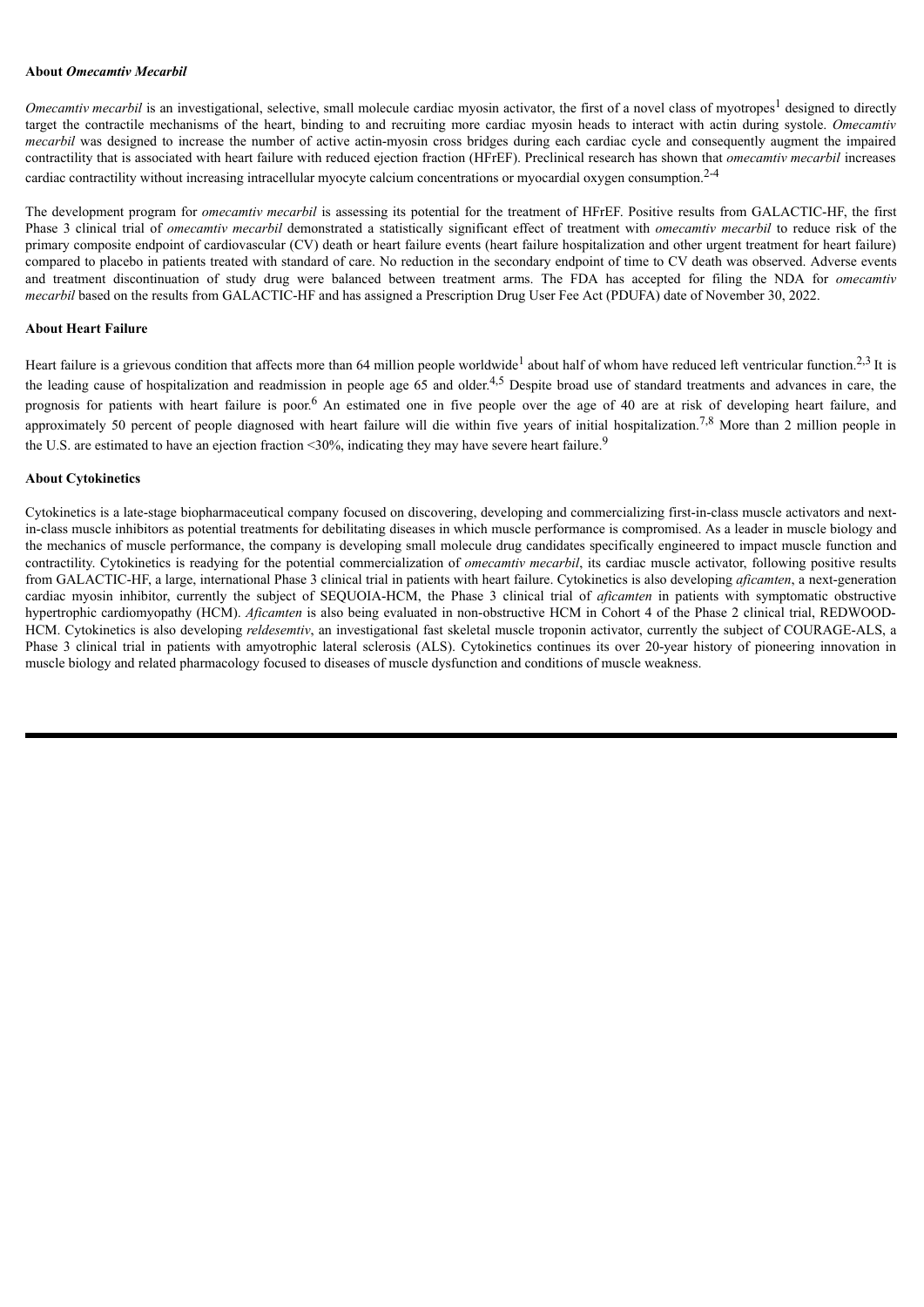#### **Forward-Looking Statements**

This press release contains forward-looking statements for purposes of the Private Securities Litigation Reform Act of 1995 (the "Act"). Cytokinetics disclaims any intent or obligation to update these forward-looking statements and claims the protection of the Act's Safe Harbor for forward-looking statements. Examples of such statements include, but are not limited to, statements relating to the potential treatment effects, cost savings or other potential benefits of *omecamtiv mecarbil* to patients with heart failure and the likelihood of FDA approval of *omecamtiv mecarbil*, if ever, by the target PDFUFA date of November 30, 2022. Such statements are based on management's current expectations, but actual results may differ materially due to various risks and uncertainties, including, but not limited to, potential difficulties or delays in the development, testing, regulatory approvals for trial commencement, progression or product sale or manufacturing, or production of Cytokinetics' drug candidates that could slow or prevent clinical development or product approval; Cytokinetics' drug candidates may have adverse side effects or inadequate therapeutic efficacy; the FDA or foreign regulatory agencies may delay or limit Cytokinetics' ability to conduct clinical trials; Cytokinetics may be unable to obtain or maintain patent or trade secret protection for its intellectual property; standards of care may change, rendering Cytokinetics' drug candidates obsolete; and competitive products or alternative therapies may be developed by others for the treatment of indications Cytokinetics' drug candidates and potential drug candidates may target. For further information regarding these and other risks related to Cytokinetics' business, investors should consult Cytokinetics' filings with the Securities and Exchange Commission.

# References:

- 1. Psotka MA, Gottlieb SS, Francis GS et al. Cardiac Calcitropes, Myotropes, and Mitotropes. JACC. 2019; 73:2345-53.
- 2. Planelles-Herrero VJ, Hartman JJ, Robert-Paganin J. et al. Mechanistic and structural basis for activation of cardiac myosin force production by omecamtiv mecarbil. Nat Commun. 2017;8:190.
- 3. Shen YT, Malik FI, Zhao X, et al. Improvement of cardiac function by a cardiac myosin activator in conscious dogs with systolic heart failure. Circ Heart Fail. 2010; 3: 522-27.
- 4. Malik FI, Hartman JJ, Elias KA, Morgan BP, Rodriguez H, Brejc K, Anderson RL, Sueoka SH, Lee KH, Finer JT, Sakowicz R. Cardiac myosin activation: a potential therapeutic approach for systolic heart failure. Science. 2011 Mar 18;331(6023):1439-43.
- 5. James et al. GBD 2017 Disease and Injury Incidence and Prevalence Collaborators. Lancet 2018; 392: 1789–858.
- 6. Yancy CW, Jessup M, Bozkurt B, et al. 2013 ACCF/AHA Guideline for the Management of Heart failure: A Report of the American College of Cardiology Foundation/American Heart Association Task Force on Practice Guidelines. Circulation. 2013;128:e240-e327.
- 7. Ponikowski P, Voors AA, Anker SD, et al. 2016 ESC guidelines for the diagnosis and treatment of acute and chronic heart failure: The Task Force for the diagnosis and treatment of acute and chronic heart failure of the European Society of Cardiology (ESC). Developed with the special contribution of the Heart Failure Association (HFA) of the ESC. Eur Heart J. 2016;37:2129–2200.
- 8. Roger VL. Epidemiology of Heart Failure. Circulation Research. 2013;113:646-659, originally published August 29, 2013. Doi: 10.1161/CIRCRESAHA.113.300268.
- 9. Kilgore M, Patel HK, Kielhorn A et al. Economic burden of hospitalizations of Medicare beneficiaries with heart failure. Risk Manag Healthc Policy. 2017; 10: 63-70.
- 10. Jhund PS, MacIntyre K, Simpson CR, et al. Long-Term Trends in First Hospitalization for Heart Failure and Subsequent Survival Between 1986 and 2003. Circulation. 2009;119:515-523.
- 11. Benjamin EJ, Virani SS, Callaway CW et al. Heart Disease and Stroke Statistics—2018 Update: A Report From the American Heart Association. Circulation. 2018;137:e67-e492.
- 12. Roger VL, Weston SA, Redfield MM, et al. Trends in Heart Failure Incidence and Survival in a Community-Based Population. JAMA. 2004;292:344-350.
- 13. Shannon M. Dunlay, Veronique L. Roger, Susan A. Weston, Ruoxiang Jiang, and Margaret M. Redfield (Circ Heart Fail. 2012;5:720-726.); Olmsted County community cohort of HF patients (1984 to 2009).